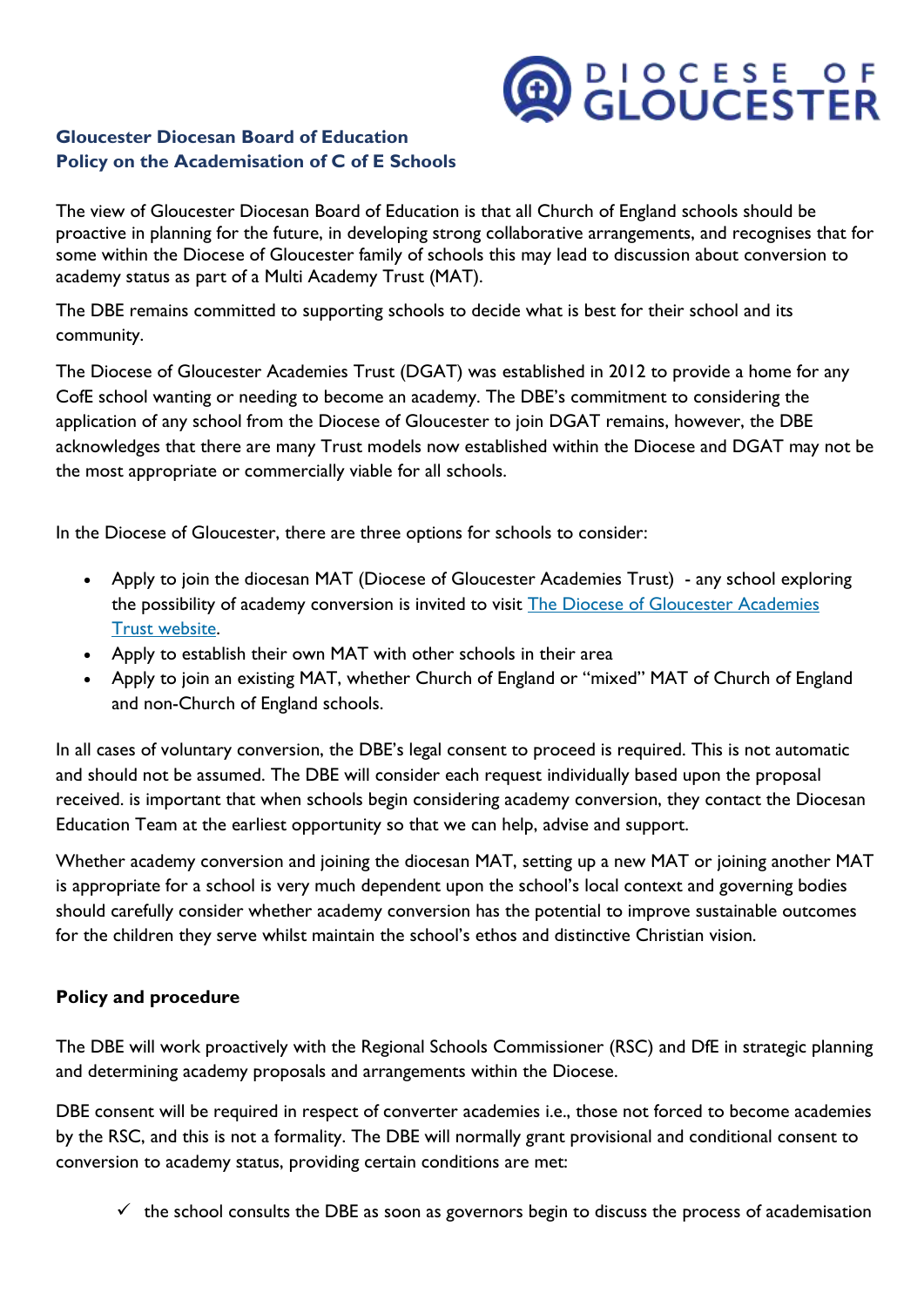- $\checkmark$  the Memorandum/Articles of Association of the MAT must be approved by the DBE and reflect the agreed ratio of DBE approved (Foundation) members, directors and local governing body members. The Parochial Church Council (PCC) will recommend people who it regards as being able to bring a Christian perspective to the life of the school to the Diocesan Board of Education, for appointment as Foundation members, directors and governors. They will have knowledge of what Christian values might be from their own learning and relationships within the Church. It is preferable that they are a practising member of the Church of England with a commitment to the church school ethos or a member of a Christian church (Churches Together in Britain and Ireland) with a commitment to the church school ethos.
- $\checkmark$  the DBE, through DGET (Diocese of Gloucester Education Trust), becomes a corporate member of the Academy Trust with the ability to appoint an appropriate number of directors
- $\checkmark$  the Academy Trust and the DBE must enter into a Church Land Supplemental Agreement in relation to each school site (excluding any playing field land owned by the local authority, for which there will be a 125 year lease with the LA) in a form approved by all parties, based on the form included in the Model Documents issued by the DfE
- $\checkmark$  the Academy Trust must enter into a Commercial Transfer Agreement for each school with the local authority and the governors in the form included in the Model Documents
- $\checkmark$  the Academy Trust must enter into a Master Funding Agreement with the Secretary of State in a form approved by the DBE, and a Supplemental Funding Agreement for each academy based on the forms included in the Model Documents.
- $\checkmark$  the school pays DBE's legal fees and a fee for work carried out by DBE officers where necessary
- $\checkmark$  where appropriate, a Members' Agreement applies (this commits the Members (i.e. legal owners of the MAT) to ensure the implementation of the Church of England objects of any CofE school in the MAT).
- $\checkmark$  The DBE consent to convert may be withheld if it has concerns about the long term sustainability or capacity of any proposed MAT**.**

The DBE will carry out its own due diligence in respect of requests from CofE schools to convert to academy status. The DBE's Academy Consent Request Committee is delegated responsibility for considering applications for conditional consent. Diocesan Education Team officers will review the submitted application form and provide a summary for the Academy Consent Request Committee. If the application provides insufficient information the application will not proceed to the committee for consideration and support will be offered to the applicant school to re-submit the application and proceed through the process.

The committee will invite the school and aspirant trust to a meeting to explore the school's application for conditional consent to an Academy application. This document is the undertaking that governors give to the Diocese that its conditions will be met. Schools seeking to join a MAT should complete the form 'Application for Conditional Consent to Convert to an Academy and join a Multi Academy Trust'.

## **Schools seeking to join DGAT**

Schools seeking to join DGAT should complete the form 'Application for Conditional Consent to Convert to an Academy and join the Diocese of Gloucester Academy Trust'. As DGAT was set up by the DBE and includes several DBE individual members at Member and Trust Board level, the process for conditional consent to join DGAT is different. The application for conditional consent for schools seeking to join DGAT includes a statement from the Deputy CEO detailing the due diligence undertaken in order for the school to join DGAT. The application for conditional consent is considered by the Chair of the DBE and the Deputy Diocesan Director of Education. Any questions or queries arising from the scrutiny of the application form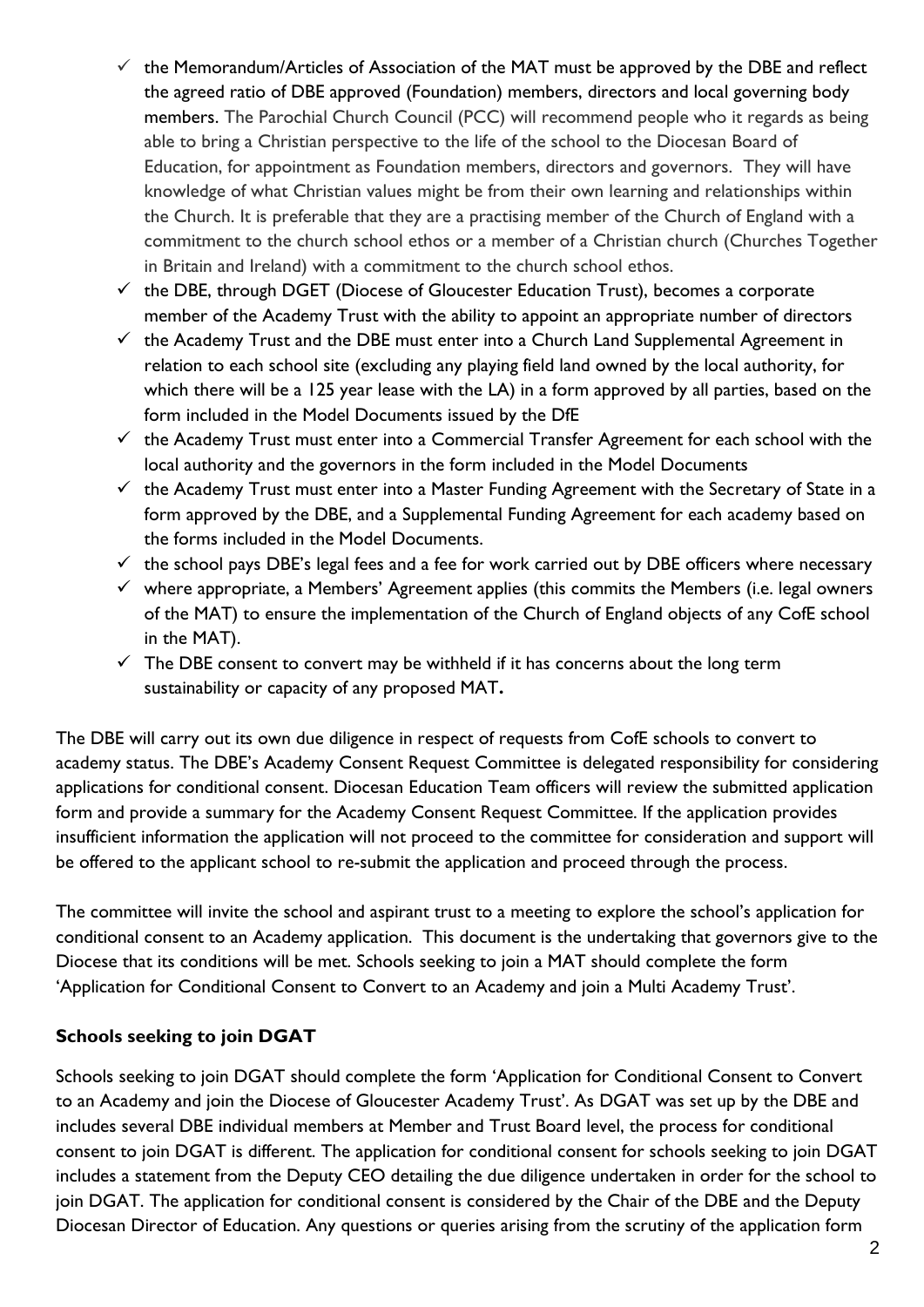will be made in writing to the Chair of DGAT and lead school contact named on the school's application. The Chair for the DBE and Deputy Diocesan Director of Education will then make a recommendation to the DBE. The final decision for conditional consent lies with the DBE.

## **Federations seeking to join a MAT**

For federations seeking to convert all schools within the federation and join a Multi Academy Trust, the form ''Application for Conditional Consent to Convert to an Academy and join a Multi Academy Trust: Federations' should be completed by the federation governing board on behalf of all schools seeking conditional consent. The Executive Leader and Chair of the Federation and aspirant MAT will be invited to the Academy Consent Request Committee as part of the conditional consent process.

**VA schools**: in line with national expectations, the DBE, unless there are exceptional circumstances, the DBE expects majority church governance to apply within the proposed MAT.

**VC schools**: in line with national expectations, the DBE expects 25% church governance to apply within the proposed MAT.

## **This means the DBE will not authorise conditional consent if the above conditions are not met.**

Whilst Church school-only MATs are a sound way for CofE schools to collaborate, this may not always be possible (or desirable), and the DBE will therefore permit "mixed-mode" (Church/Community school MATs) subject to rigorous safeguards about religious character being written into the legal documents, in line with nationally agreed documentation and protocols. For some MATs (especially "mixed-mode" MATs), the DBE may require a Members' Agreement to be in place.

### **Schools issued with an academy order**

Where a CofE school is underperforming according to national criteria and where an academy order is issued, the DBE will consider the following options:

- (1) DGAT becomes the sponsor and the school is re-brokered as such
- (2) Another established CofE-based MAT acts as the Sponsor, and the school transfers into that MAT
- (3) A new MAT is constructed, with DGET as a corporate member. Where this is a "mixed-mode" MAT, the normative Church provisions and the Members' Agreement will apply
- (4) The school converts into an existing non-Church MAT, subject to (a) DGET becoming a corporate member of that MAT, with the ability to appoint an appropriate number of directors; (b) the application of the Members' Agreement; and (c) the application of the normative national model documentation with robust protections for the religious character of the school.

The DBE will not normally permit CofE schools to be sponsored by non-Church (secular) national academy chains. If this is proposed by the RSC, (because no other solution is potentially available), the Board will consider the merits of the case and make a determination, using its statutory powers if necessary.

If there is a disagreement about the basis of the DBE consent to an academy proposal, or if a CofE school wishes to convert into an arrangement outside the DBE policy (or outside arrangements envisaged by the Memorandum of Understanding between the National Society and Secretary of State), then the governors proposing this can make an approach to the Diocesan Board of Education to discuss this. The Board may request that a written case is produced, and that the governors meet with representatives of the DBE before a decision is made.